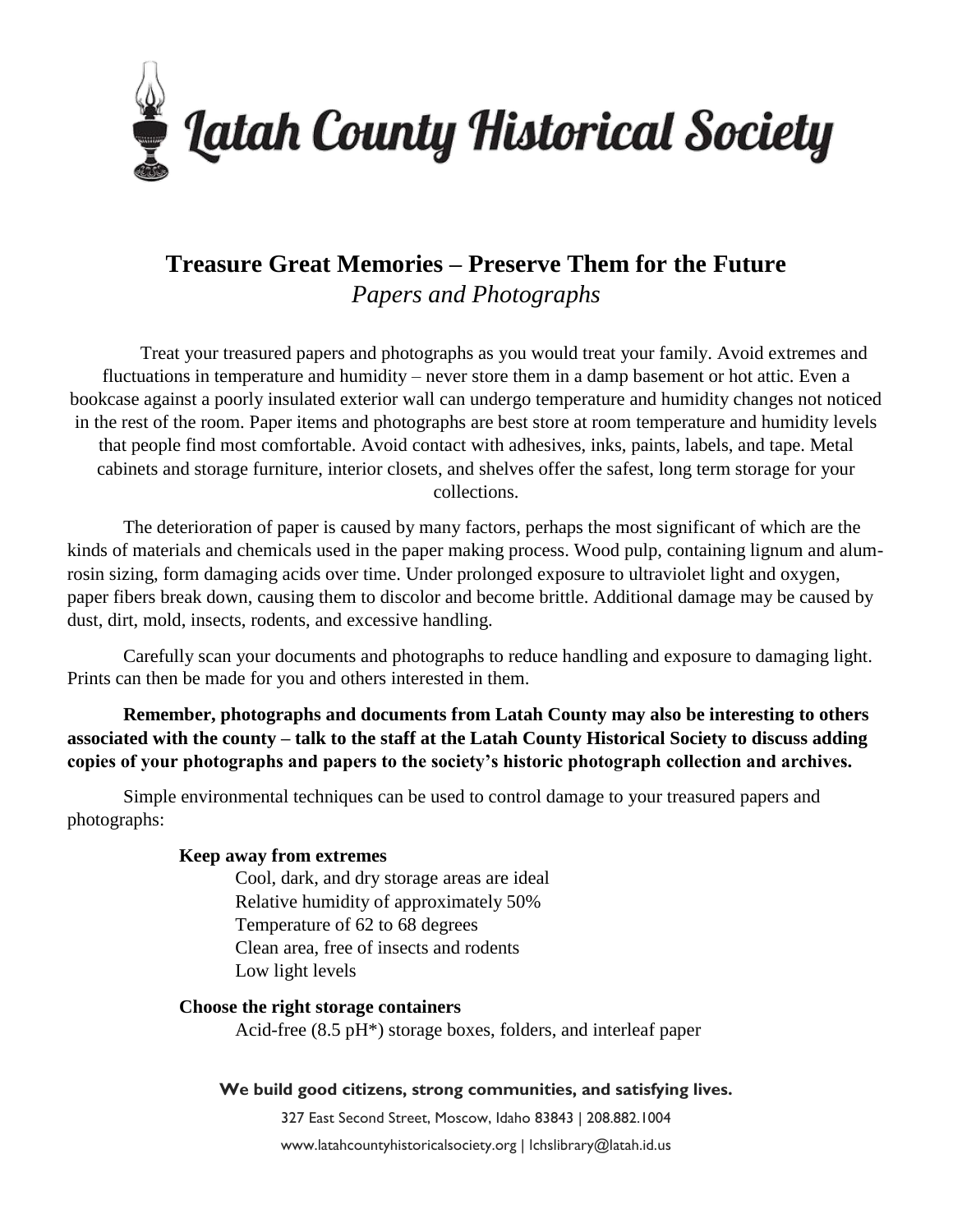

Designed to provide physical support and stability Comfortably filled, not overstuffed, materials supported

## **Careful attention to preparation**

Remove loose dust and dirt with soft brush Remove staples, paper clips, rubber bands, and other devices which rust or disintegrate Remove loose adhesives Place like-sized documents and papers together Interlayer with acid-free sheets between items

## **Avoid further damage**

Work on clean surfaces Wash your hands frequently and wear clean gloves to avoid fingerprints Keep the area free of food and drink

\*8.5 pH, 3% carbonate buffer added, free of groundwood and lignum

Simple techniques can be used to allow you and others enjoyment of your documents, papers, and photographs when they are not in storage.

## **Encapsulation**

Encapsulation is a way of protecting papers and photographs while allowing them to be handled and seen. This is accompanied by cutting two pieces of acid-free polyester film larger than the document. Measure the item and apply double-sided tape at least 1/8" beyond these dimensions on one piece of film. Place the item inside the boundaries of the tape, being careful not to allow contact with the adhesive. Remove the tape's paper backing and apply the second sheet of film, starting at the bottom edge and smoothing slowly up to seal all four sides. Trim to size. Your treasured item is completely sealed and protected without damage. Encapsulation, unlike lamination, allows you to easily remove the item at a later date by cutting away the taped border.

#### **Protective envelopes and sleeves**

You can also make or purchase envelopes and sleeves with two open sides. Clear films allow full vision of the image but also allow light exposure. Papers are opaque and block light. They are also porous and help prevent accumulation of moisture and gases. Viewing is more difficult since you have to remove them and handling can cause fingerprints and other damage. Wear clean gloves and work on clean surfaces to protect your treasures.

**We build good citizens, strong communities, and satisfying lives.**

327 East Second Street, Moscow, Idaho 83843 | 208.882.1004 www.latahcountyhistoricalsociety.org | lchslibrary@latah.id.us